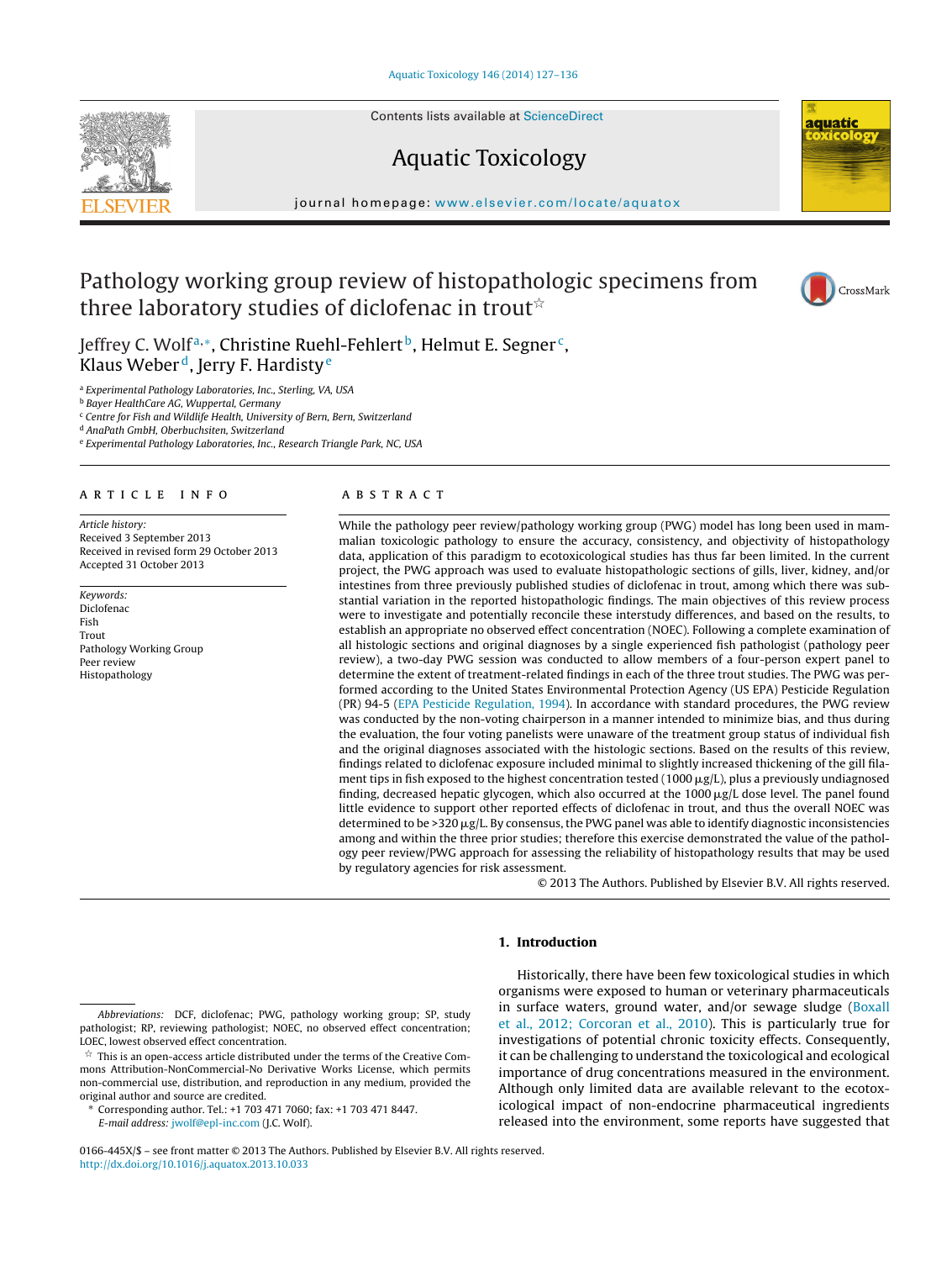<span id="page-1-0"></span>Summary of experimental designs and reported outcomes from four laboratory studies of diclofenac in trout.

| Study                      | Design                                                                                                     | Diclofenac<br>conc. tested<br>$(\mu g/L)$ | <i>n</i> per dose<br>group<br>(total n) | Fixation/staining                                                       | Tissues<br>examined                                             | Tissues with<br>exposure<br>related findings | No observed<br>effect<br>concentration<br>(NOEC) | Organ with<br>lowest<br>observed effect<br>concentration<br>(LOEC) |
|----------------------------|------------------------------------------------------------------------------------------------------------|-------------------------------------------|-----------------------------------------|-------------------------------------------------------------------------|-----------------------------------------------------------------|----------------------------------------------|--------------------------------------------------|--------------------------------------------------------------------|
| Schwaiger et al.<br>(2004) | 1.8 y rainbow<br>trout; 28 d<br>exposure; no<br>replicate tanks                                            | 0, 1, 5, 20, 100,<br>500                  | 10(60)                                  | Formalin/H&E,<br>PAS (kidney)                                           | Gills, liver,<br>kidney, spleen,<br>intestine                   | Gills, kidney                                | $1 \mu g/L$                                      | Gills, kidney<br>$(5 \mu g/L)$                                     |
| Hoeger et al. (2005)       | 18 <sub>m</sub> brown<br>trout; 21d<br>exposure; no<br>replicate tanks                                     | 0, 0.5, 5, 50                             | 6(24)                                   | Formalin/H&E<br><b>IHC</b><br>(granulocytes,<br>Thrombocytes,<br>MHCII) | Gills, liver,<br>head and trunk<br>kidney, spleen,<br>intestine | Gills, liver,<br>trunk kidney                | $0.5 \mu g/L$                                    | Liver $(5 \mu g/L)$                                                |
| Mehinto et al.<br>(2010)   | Juvenile $(6 w+)$<br>female rainbow<br>trout; $21 d$<br>exposure; 2<br>replicate tanks                     | 0, 0.5, 1, 5, 25                          | 10(50)                                  | Bouin's/H&E                                                             | Gills, liver,<br>kidney,<br>intestine                           | Kidney,<br>intestine                         | $0.5 \mu g/L$                                    | Kidney,<br>intestine<br>$(1 \mu g/L)$                              |
| Memmert et al.<br>(2013)   | Juvenile<br>rainbow trout:<br>95 d exposure<br>(33 d prehatch;<br>62 d<br>posthatch); 4<br>replicate tanks | 0, 3.2, 10, 32,<br>100, 320, 1000         | 20(140)                                 | Davidson's/H&E<br>Azan<br>Heidenhains<br>(gills)                        | Gills, liver.<br>kidney (whole<br>fish sections)                | Gills                                        | $320 \mu g/L$                                    | Gills<br>$(1000 \,\mu g/L)$                                        |

their presence may be related to adverse effects in wildlife ([Boxall](#page-9-0) et [al.,](#page-9-0) [2012\).](#page-9-0)

Diclofenac (DCF) is a widely available non-steroidal antiinflammatory drug (NSAID) that is used to treat a diverse spectrum of pain and inflammatory disorders. Concerns pertaining to possible environmental effects of DCF arose approximately a decade ago when initial reports linked the veterinary use of this compound to vulture population declines in the Indian Subcontinent [\(Oaks](#page-9-0) et [al.,](#page-9-0) [2004;](#page-9-0) [Shultz](#page-9-0) et [al.,](#page-9-0) [2004\).](#page-9-0) According to these and subsequent articles, a major cause of vulture deaths involved renal damage and visceral gout that were induced by the birds' consumption of DCFtreated livestock carcasses [\(Oaks](#page-9-0) et [al.,](#page-9-0) [2004;](#page-9-0) [Shultz](#page-9-0) et [al.,](#page-9-0) [2004;](#page-9-0) [Meteyer](#page-9-0) et [al.,](#page-9-0) [2005;](#page-9-0) [Swan](#page-9-0) et [al.,](#page-9-0) [2006\).](#page-9-0)

Diclofenac is regularly detected in sewage treatment plant effluents and surface waters across the globe ([Zhang](#page-9-0) et [al.,](#page-9-0) [2008;](#page-9-0) [Johnson](#page-9-0) et [al.,](#page-9-0) [2013\);](#page-9-0) consequently, a number of studies have investigated the potential for DCF to exert toxicological effects in aquatic organisms. Included among these are several laboratory investigations in which salmonid fishes were exposed to DCF by water bath [\(Schwaiger](#page-9-0) et [al.,](#page-9-0) [2004;](#page-9-0) [Hoeger](#page-9-0) et [al.,](#page-9-0) [2005;](#page-9-0) [Mehinto](#page-9-0) et [al.,](#page-9-0) [2010;](#page-9-0) [Memmert](#page-9-0) et [al.,](#page-9-0) [2013\).](#page-9-0) Although each of these four studies described effects related to diclofenac exposure, histopathologic findings among the accounts varied in terms of the organs that were affected, the types of lesions that were observed, and the no observed effect concentrations (NOEC) that were reported (Table 1). For example, exposure related findings were reported for the gills in three of the four studies ([Schwaiger](#page-9-0) et [al.,](#page-9-0) [2004;](#page-9-0) [Hoeger](#page-9-0) et [al.,](#page-9-0) [2005;](#page-9-0) [Memmert](#page-9-0) et [al.,](#page-9-0) [2013\)](#page-9-0) and for the kidneys in three of the four studies ([Schwaiger](#page-9-0) et [al.,](#page-9-0) [2004;](#page-9-0) [Hoeger](#page-9-0) et [al.,](#page-9-0) [2005;](#page-9-0) [Mehinto](#page-9-0) et [al.,](#page-9-0) [2010\).](#page-9-0) In addition to different findings with respect to the target organs, the studies also differed with respect to the specific organ lesions ascribed to DCF exposure in each case [\(Table](#page-2-0) 2). Exposure related findings were also reported for the liver in one study [\(Hoeger](#page-9-0) et [al.,](#page-9-0) [2005\)](#page-9-0) and for the intestines of another study ([Mehinto](#page-9-0) et [al.,](#page-9-0) [2010\).](#page-9-0) The NOEC and lowest observed effect concentration (LOEC) values varied widely among the three studies and were based on histopathologic findings reported in different tissues.

It is reasonable to presume that some of this interstudy variability could be attributed to experimental design differences such as disparities in fish species and age, test concentrations, test compound bioavailability, exposure duration, and/or specific technical procedures employed for autopsy and histologic slide preparation. However, because the histopathological assessments were conducted at different laboratories by different individuals, it is also possible that variation in the results may have been caused by differences in diagnostic interpretation. In order to explore this latter possibility, a Pathology Working Group (PWG) was convened to review the histologic sections and compare findings among these salmonid DCF studies. This independent PWG panel consisted of several expert anatomic pathologists who have extensive experience in the microscopic evaluation of tissues from chemically exposed fish.

The pathology peer review and PWG paradigm [\(Fig.](#page-2-0) 1) is employed routinely to enhance overall quality of histopathological results produced by toxicological bioassays conducted in mammals; however, such reviews have had relatively limited application in ecotoxicological investigations. Briefly, pathology peer review involves the examination by a second reviewing pathologist (RP) of histologic slides that were previously evaluated by the initial study pathologist (SP). The primary goal of this type of review is to improve the accuracy of the histopathologic evaluation, by ensuring that treatment-related findings have been identified properly, and the severity grading of such findings has been scored consistently ([Mann](#page-9-0) [and](#page-9-0) [Hardisty,](#page-9-0) [2013\).](#page-9-0) Peer review is not the same as a de novo re-evaluation of the study, because all original diagnoses for each evaluated animal are available to the RP, who can thereby choose to agree or disagree with each individual finding made by the study pathologist; thus, the outcome of a peer review is intended to be a single data set rather than two completely independent sets of data. A peer review may be conducted prospectively, i.e., prior to finalization of a study and/or publication of the results. In such instances, the SP and the RP may meet following the peer review to jointly reconcile diagnostic differences, which often occurs. Alternatively, persisting interpretive differences between the SP and RP may be resolved subsequently by the consensus decisions of a multi-pathologist PWG panel. Retrospective peer reviews are generally performed to address issues involving diagnostic criteria and interpretation for changes reported in certain target tissues. The results may be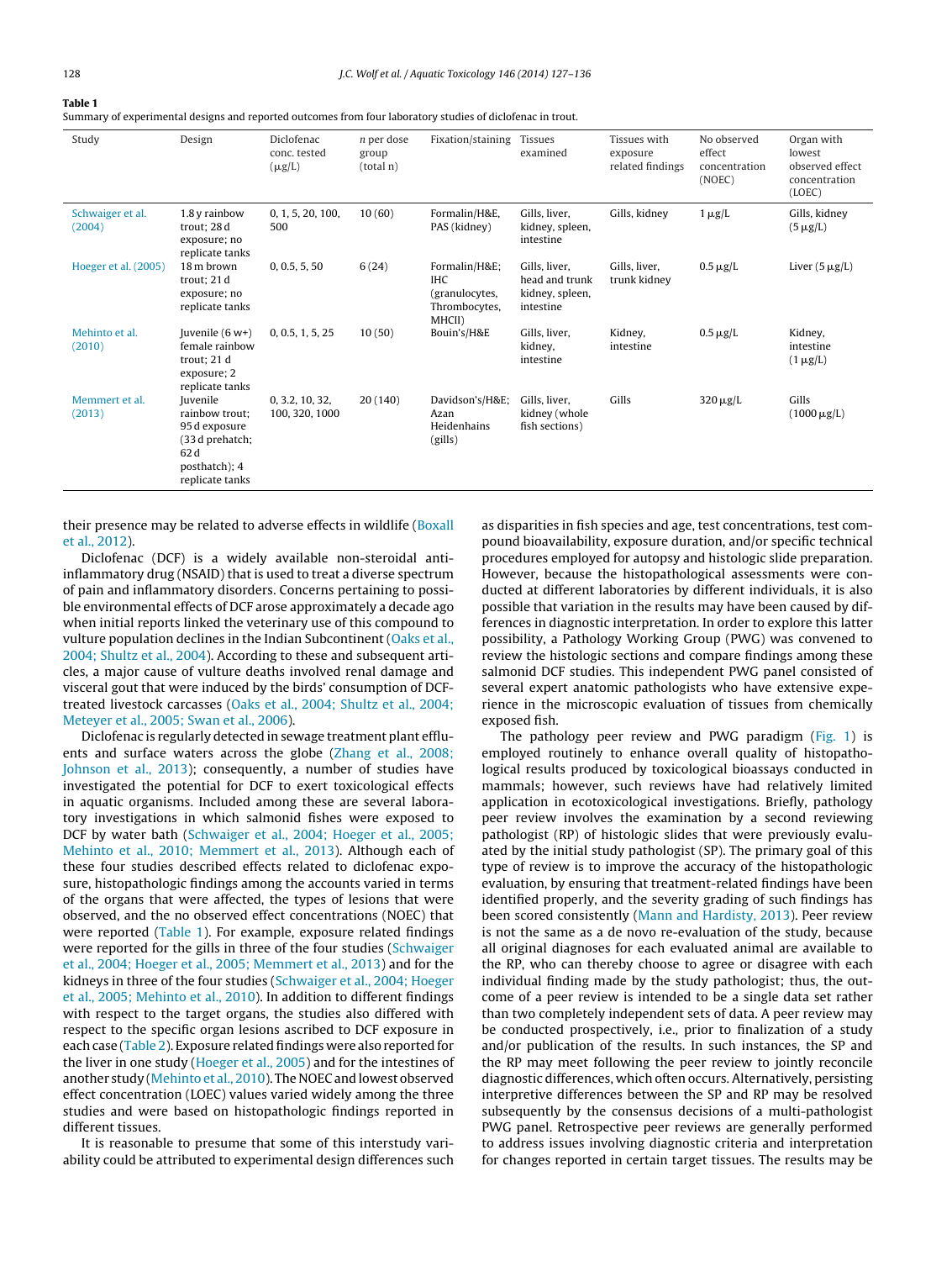<span id="page-2-0"></span>Specific histopathologic findings as reported in four laboratory studies of diclofenac in trout.

|                                    | Gills                                                                                                                                                                                                                                        | Liver                                                                                                                                                                                                                                       | Kidney                                                                                                                                                                                                       | Intestine                                                                                                 |  |  |
|------------------------------------|----------------------------------------------------------------------------------------------------------------------------------------------------------------------------------------------------------------------------------------------|---------------------------------------------------------------------------------------------------------------------------------------------------------------------------------------------------------------------------------------------|--------------------------------------------------------------------------------------------------------------------------------------------------------------------------------------------------------------|-----------------------------------------------------------------------------------------------------------|--|--|
| Schwaiger et al. (2004)            | 1. Pillar cell necrosis<br>2. Dilation of capillary walls/telangiectasia<br>3. Respiratory epithelial cell necrosis <sup>a</sup><br>4. Focal interlamellar cell proliferation $(NS^b)$<br>5. Inflammation (NS)<br>6. Epithelial lifting (NS) | No findings                                                                                                                                                                                                                                 | 1. Severe tubular hyaline<br>droplet degeneration<br><b>Interstitial nephritis</b>                                                                                                                           | No findings                                                                                               |  |  |
| Hoeger et al. (2005)<br>(Study 1)  | 1. Lamellar clubbing<br>2. Telangiectasis (NS)<br>3. Hyperplasia (NS)<br>4. Thickened tips (NS)<br>5. Mucus cell hyperplasia (NS)<br>6. Secondary lamellar fusion (NS)                                                                       | 1. Monocyte infiltration<br>$(5 \mu g/L)$ only)<br>2. Sinusoid distension (NS)<br>3. Diffuse cytoplasm (NS)<br>4. Focal necrosis (NS)<br>5. Basophilic foci (NS)<br>6. Interstitial proteinaceous<br>fluid (NS)<br>7. Scanty cytoplasm (NS) | 1. Interstitial<br>proteinaceous fluid<br>2. Tubular necrosis<br>3. Interstitial hyaline<br>droplets (NS)<br>4. Proteinaceous casts (NS)<br>5. Interstitial and<br>intravascular<br>proteinaceous fluid (NS) | No results reported                                                                                       |  |  |
| Mehinto et al., 2010<br>(Study 2)  | Not evaluated                                                                                                                                                                                                                                | No findings                                                                                                                                                                                                                                 | 1. Increased developing<br>nephrons<br>2. Tubular necrosis<br>3. Loss of Bowman's space                                                                                                                      | 1. Fusion of villi<br>2. Hyperplasia of villi<br>3. Increased numbers<br>and size of goblet cells<br>(NS) |  |  |
| Memmert et al. (2013)<br>(Study 3) | 1. Focal interlamellar cell proliferation<br>2. Increased chloride cells<br>3. Thickened lamellar tips<br>4. Mononuclear cell foci (NS)<br>5. Inflammation (NS)<br>6. Angiectasis (NS)<br>7. Lamellar fusion (NS)                            | 1. Inflammatory foci (NS)<br>2. Enhanced basophilia (NS)                                                                                                                                                                                    | 1. Hyaline inclusions (NS)<br>2. Single cell necrosis (NS)                                                                                                                                                   | Not evaluated                                                                                             |  |  |

<sup>a</sup> Bolded findings were statistically significant.

b NS = no significant difference between diclofenac exposed trout and controls.

8. Single cell necrosis of interlamellar cells (NS)



**Fig. 1.** The peer review/pathology working group (PWG) paradigm.

used for the determination of appropriate NOEC levels, and/or the use of the results in risk assessment. The usual purpose of a retrospective peer review is to identify potential areas of diagnostic concern for further evaluation by a PWG panel[\(Mann](#page-9-0) [and](#page-9-0) [Hardisty,](#page-9-0) [2013\).](#page-9-0) In the specific case of diclofenac, existing trout histopathology data has been cited as evidence of a relationship between the environmental presence of that pharmaceutical and fish population declines [\(European](#page-9-0) [Commission,](#page-9-0) [2011\).](#page-9-0) Therefore, the reliability of such data must be substantiated if regulatory agencies are to make informed decisions.

Selection criteria for the voting PWG panel members, who are invited to participate by the non-voting PWG chairperson,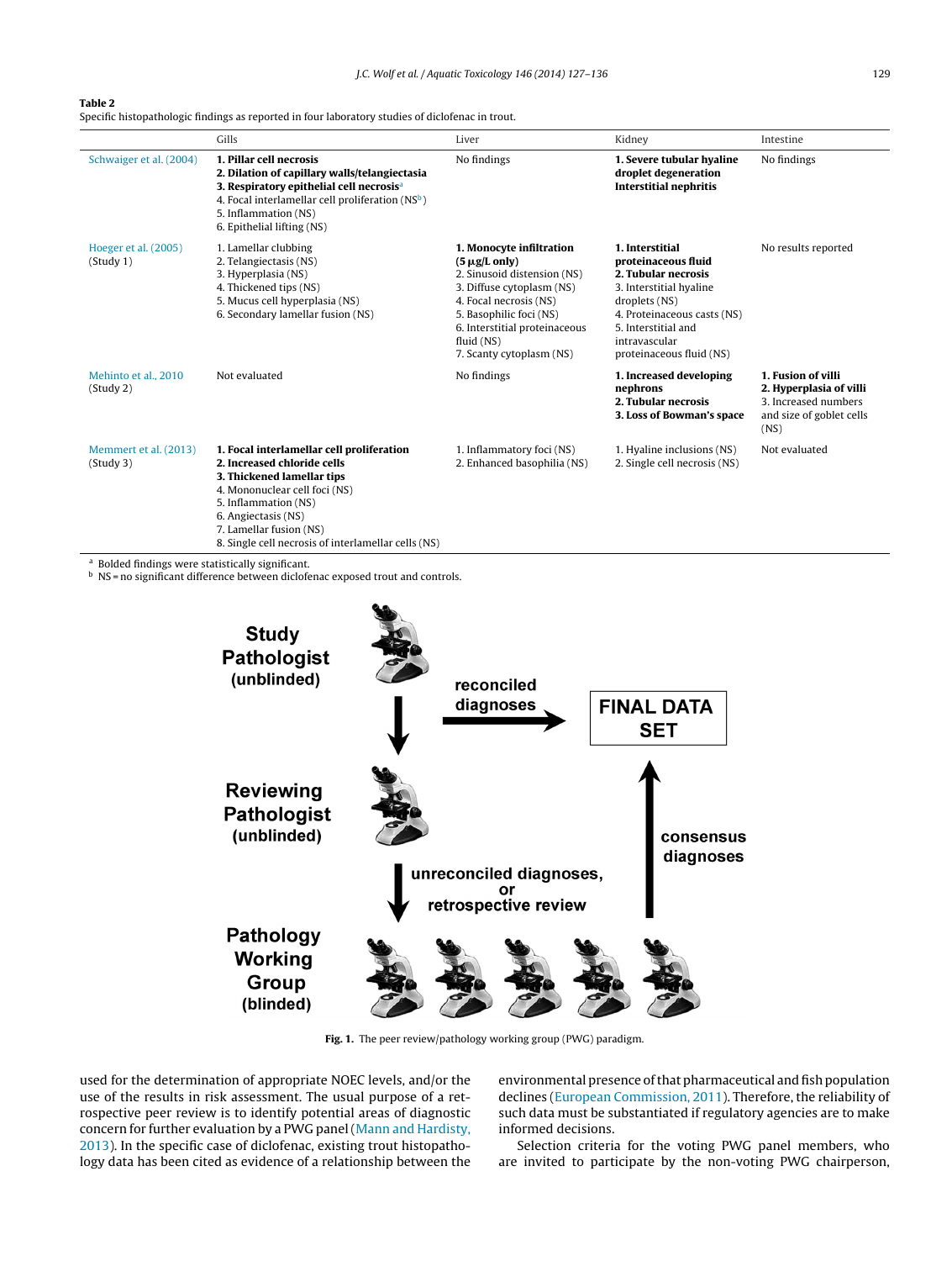generally include advanced experience in toxicologic pathology, special expertise in the area of pathology that is relevant to the review, and a lack of conflicting interests ([Mann](#page-9-0) [and](#page-9-0) [Hardisty,](#page-9-0) [2013\).](#page-9-0) Because they have the most familiarity with the specific lesion types to be addressed, it is also customary to include SPs and RPs in the panel. During their evaluations, the members of this expert group are kept unaware of ("blinded" to), the original diagnoses and treatment group status of individual animals. Further information on the theory and conduct of pathology peer review and PWG can be found in a number of review and best practices documents ([Hardisty](#page-9-0) [and](#page-9-0) [Boorman,](#page-9-0) [1986;](#page-9-0) [The](#page-9-0) [Society](#page-9-0) [of](#page-9-0) [Toxicologic](#page-9-0) [Pathologists,](#page-9-0) [1991;](#page-9-0) [Ward](#page-9-0) et [al.,](#page-9-0) [1995;](#page-9-0) [The](#page-9-0) [Society](#page-9-0) [of](#page-9-0) [Toxicologic](#page-9-0) [Pathologists,](#page-9-0) [1997;](#page-9-0) [Crissman](#page-9-0) et [al.,](#page-9-0) [2004;](#page-9-0) [Boorman](#page-9-0) et [al.,](#page-9-0) [2010;](#page-9-0) [Mann,](#page-9-0) [1996;](#page-9-0) [Morton](#page-9-0) et [al.,](#page-9-0) [2010\).](#page-9-0)

The purpose of the present paper is to describe the procedures used for this particular DCF trout PWG, report the PWG findings, and illustrate the importance of microscopic slide review for ensuring the reliability of histopathology data that may be utilized by regulatory bodies as criteria for ecotoxicological risk assessment.

## **2. Materials and methods**

The original intent of this project was to review material from all four of the DCF trout studies that were described in the introduction; however, materials from the [\(Schwaiger](#page-9-0) et [al.,](#page-9-0) [2004\)](#page-9-0) study were not available. Consequently, reviews were limited to slides and accompanying data from [Hoeger](#page-9-0) et [al.](#page-9-0) [\(2005\)](#page-9-0) (designated here as Study 1), [Mehinto](#page-9-0) et [al.](#page-9-0) [\(2010\)](#page-9-0) (designated as Study 2), and [Memmert](#page-9-0) et [al.](#page-9-0) [\(2013\)](#page-9-0) (Study 3). [Table](#page-1-0) 1 provides an overview of the experimental designs and reported outcomes from the four DCF studies, whereas [Table](#page-2-0) 2 compares the specific histopathologic findings from those studies.

## 2.1. Study 1 materials

All slides and a spreadsheet containing transcribed individual animal data were available for Study 1 (the original data sheets from the pathology evaluation were no longer retrievable). The spreadsheet contained scores for the DCF-exposed fish but no findings for any control animals. The Study 1 slide set consisted of 24 histologic slides (1 per fish) that had been stained with hematoxylin and eosin (H&E). Each slide contained two sections of excised liver, two sections of excised posterior kidney, and a single section of excised gill arch with filaments (primary lamellae).

## 2.2. Study 2 materials

All slides and the published summary data were furnished for Study 2, but the individual animal data upon which the publication was based were no longer available. A total of 297 H&E-stained slides were on hand from this study. There were three slides (A, B, and C) of excised kidney for each of 50 fish, and three slides (A, B, and C) of excised intestine for each of 50 fish. The animal numbers for the kidney slide labels did not correlate to those of intestine slides, so the total number of animals represented could not be determined. Each kidney or intestine slide contained two or three ribbons of serial sections (approximately 10 to 30 sections total per slide), and sections from all three slides per fish (A, B, and C) had been cut in series from the same block (thus for each fish, all sections of kidney and all sections of intestine were virtually identical). The kidney sections appeared to have been microtomed in the longitudinal (axial) plane, and comprised varying proportions of anterior (hematopoietic) and/or posterior (urinary) kidney. The intestine sections had been microtomed transversely, i.e., perpendicular to the longitudinal axis of the gut.

#### 2.3. Study 3 materials

Because the conduct of Study 3 followed OECD Test Guideline 210 [\(OECD,](#page-9-0) [1992\),](#page-9-0) all slides and the entire final toxicology report including individual animal data were provided. A total of 140 H&Estained slides were available (1 per fish). Each slide contained two parasagittal sections of decalcified whole fish. Following an initial assessment, duplicate slides that had been stained with Heidenhain's Azan stain did not appear to provide additional information and were thus not further examined.

## 2.4. Pathology peer review of Studies 1–3

Prior to the re-evaluations, the original individual animal data for Studies 1 and 3 were entered electronically into proprietary dedicated peer review software (PQA). For Study 2, only the animal numbers were entered into the PQA software. Peer review of the initial histopathology findings from three studies was performed by Jeffrey C. Wolf, DVM, DACVP. Dr. Wolf (the RP) examined by light microscopy all slides that contained one or more of the target tissues (i.e., gills, liver, kidney, and/or intestine), in concert with each of the original diagnoses recorded by the SP. A combined total of 461 slides were examined for the three studies. These slides contained >6000 sections, which were associated with 37 different types of diagnoses. For Study 2, in which the individual animal results were not available, the RP examined the tissues for the types of changes that were reported in the published article ([Mehinto](#page-9-0) et [al.,](#page-9-0) [2010\).](#page-9-0) For each of the three studies, the peer review findings were recorded into the PQA software. This software allowed the RP to either agree or disagree with each individual original diagnosis that had been recorded by the SP. The RP also had the option of providing an alternate diagnosis for each disagreement. Diagnoses made by both the SP and RP were retained so that comparisons could be made in software-generated reports. During the peer review, findings were graded progressively for severity according to the scoring systems that were used in the original studies:

Study 1: no findings, mild, mild to moderate, moderate, or severe Study 2: no findings, mild, moderate, or severe Study 3: no findings, minimal, mild, moderate, marked, or severe.

Ultimately, the results of the peer review assessment helped the PWG chairperson to identify the types of diagnostic differences that the PWG panel would need to resolve.

## 2.5. PWG review of studies 1–3

The PWG was chaired by Jerry F. Hardisty, DVM, DACVP, FIATP, Experimental Pathology Laboratories, Inc. (EPL®), who organized and presented the material to the panel, and served as the author of the PWG report following the PWG review. Voting members of the independent PWG panel consisted of four pathologists who have expertise in the diagnosis of toxicologic effects in fish tissues, and these included Helmut Segner, PhD, Christine Ruehl-Fehlert, DVM, Klaus Weber, DVM, PhD, and Dr. Wolf (the RP). Dr. Weber was also the SP for Study 3. The two-day PWG was conducted at AnaPath GmbH, located in Oberbuchsiten, Switzerland on May 1–2, 2013.

The purpose of the two-day PWG was to review H&E-stained sections of kidney, liver, gills, and/or intestine from each of the three laboratory studies in trout to characterize spontaneous and potential exposure-related changes, if any, as they relate to findings that were reported by the SP and RP, and to confirm the no observed effect concentration (NOEC) of diclofenac based on histopathologic findings. The PWG was performed according to the United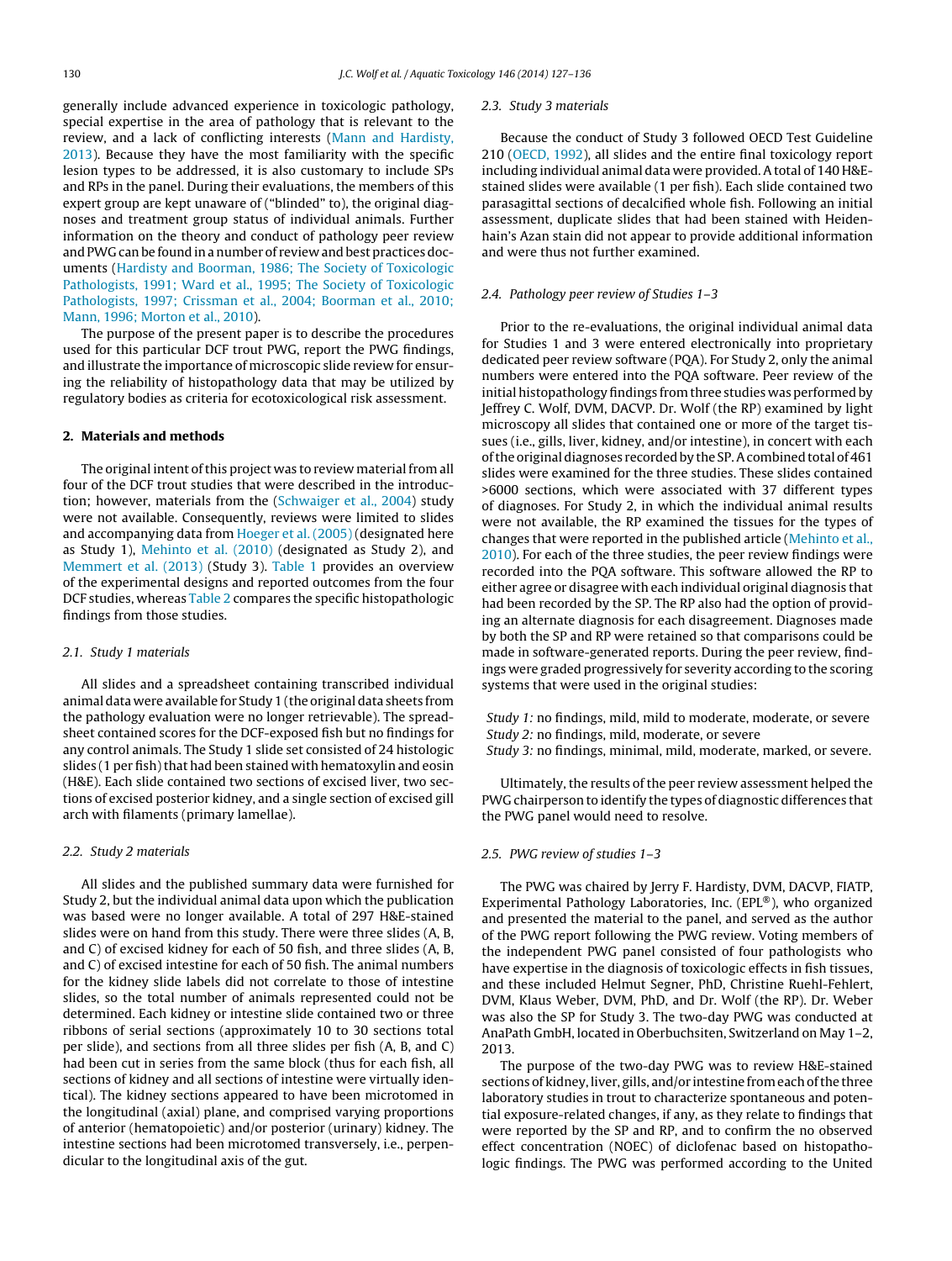Slide selection criteria for each of the three studies evaluated in the pathology working group (PWG) review.

#### **Study 1**

Liver, kidney and gills from the first five fish in the control group Liver, kidney and gills from the first five fish in the LOEC (5  $\mu$ g/L) dose group

Liver, kidney and gills from the first five fish in the NOEC (1  $\mu$ g/L) dose group

The subset above included slides representing differences of opinion in diagnosis between the reviewing pathologist's findings and the original findings reported by the study pathologist

#### **Study 2**

Kidney and intestine from the first five fish in the control group Kidney and intestine from the first five fish in the LOEC (1  $\mu$ g/L) dose group Kidney and intestine from the first five fish in the NOEC (0.5  $\mu$ g/L) dose group

Kidney was examined from additional animals when urinary kidney was not available from the first five fish

Because each of the three slides (A–C) for each organ consisted of 10–30 serial sections that were derived from a single paraffin block, only slide B was examined by the PWG

In order to confirm the incidence of goblet cell proliferation in the highest dose group (25  $\mu$ g/L), sections of intestine were examined from all control and exposed fish

#### **Study 3**

Gills, kidney and liver from the first five fish in the control group replicate B and D

Gills, kidney and liver from the first five fish in the LOEC (1000  $\mu$ g/L) dose group from replicates B and D

Gills, kidney and liver from the first five fish in the NOEC (320  $\mu$ g/L) dose group from replicates B and D

This included slides representing differences of opinion in diagnosis between the reviewing pathologist's findings and the original findings reported by the study pathologist

Following the initial review of the above fish, all livers from all fish in each replicate for the controls, 320  $\mu$ g/L dose group, and 1000  $\mu$ g/L dose group were examined to determine the distribution of decreased glycogen among those groups

States Environmental Protection Agency (US EPA) Pesticide Regulation (PR) 94-5 ([EPA](#page-9-0) [Pesticide](#page-9-0) [Regulation,](#page-9-0) [1994\).](#page-9-0) At the onset of the PWG, Dr. Wolf presented an overview of the three studies to be reviewed, including photomicrographic figures from the original publications. Dr. Hardisty then presented the PWG approach and posed specific questions that were to be addressed by the panelists following microscopic examination of the slides.

The slides selected for evaluation included representative sections that were deemed necessary to determine the NOEC for each study and to resolve diagnostic differences between findings of the RP and the original diagnoses reported by the SPs. It was the responsibility of the PWG Chairperson to select slides for review by methods that strive to minimize potential bias, and slide selection criteria for each of the three studies are presented in Table 3. Label identifications on the selected slides were masked and coded by the non-voting Chairperson. Thus, when these materials were examined by the panelists, they had no knowledge of the diclofenac exposure status or previous findings associated with individual slides. This allowed the PWG to determine the nature of the changes without being influenced by awareness of the original diagnoses. Each participant recorded his/her diagnoses and comments on worksheets that were prepared by the PWG Chairperson.

At the end of the slide evaluation period, the PWG data were locked (i.e., no further changes to the data were permitted) and tabulated, and the results were revealed to the PWG participants. The participants were then asked to characterize the findings in each of the examined tissues, and to distinguish between spontaneous and exposure related changes. The PWG panelists were also asked to determine the NOEC for diclofenac in each of the three studies based on their findings. After the slides had been examined, the final PWG consensus diagnoses were recorded on the Chairperson's worksheets. Consensus diagnoses of the PWG were reached when the majority of the PWG participants were in agreement.

After the data were locked (i.e., could no longer be changed) group-wise differences in lesion prevalence between diclofenac treated fish and controls were confirmed using a 2-sided Fisher's exact test ([Piegorsch](#page-9-0) [and](#page-9-0) [Bailer,](#page-9-0) [1997\),](#page-9-0) with findings tested for significance at  $p < 0.05$ .

## **3. Results**

The Pathology Working Group (PWG) is considered to be the arbiter of diagnostic differences between the study and reviewing pathologist; therefore, for simplicity only the results of the PWG will be described. These results represent the consensus opinions of the panel. By the conclusion of the two-day workshop, initial differences among the PWG panelists were resolved to the satisfaction of all four panel members.

## 3.1. PWG results for Study 1

The study pathologist's (SP's) original diagnoses for the gills included lamellar clubbing, hyperplasia (lamellar epithelial hyperplasia), mucous cell hyperplasia, secondary lamellar fusion, telangiectasia (angiectasis), and thickened (filament) tips; original diagnoses for the liver included diffuse cytoplasm (decreased glycogen), focal necrosis, foci of enhanced basophilia, interstitial proteinaceous fluid, monocyte accumulation (mononuclear cell infiltrates), scanty cytoplasm (increased glycogen), and sinusoidal distension; and original diagnoses for the posterior kidney included interstitial hyaline droplets, interstitial proteinaceous fluid, intraluminal/intratubular proteinaceous fluid, intravascular proteinaceous fluid, proteinaceous casts, and tubular necrosis. The overall quality of the histologic sections for Study 1 was judged by the PWG participants to vary from good (liver) to fair (kidney and gill). Kidney sections were often considered to be excessively thick.

Results of the PWG evaluation for Study 1 are compared to the original findings in [Table](#page-5-0) 4. The most prevalent types of findings identified by the PWG occurred in the gills and included lamellar clubbing, lamellar epithelial hyperplasia, secondary lamellar fusion, telangiectasis, and thickened lamellar tips. The most frequent finding in the liver was the presence of mononuclear cell infiltrates, and in the kidney, interstitial hyaline droplets and interstitial proteinaceous fluid were recorded at the highest frequency. Regarding these latter two findings, the PWG panelists believed the interstitial hyaline droplets were probably an artifact of the histologic staining process, whereas the dark pink appearance of interstitial proteinaceous fluid (most of which actually appeared to be intravascular) was likely a function of excessive section thickness. The overall severity of these findings varied from mild to moderate, and none of these findings was substantially more prevalent or severe in diclofenac exposed fish when compared to unexposed controls.

There were several findings reported by the SP that were not observed to any degree by the PWG. For the liver, these included foci of enhanced basophilia, interstitial proteinaceous fluid, and sinusoidal distension. For the kidney, types of findings that were not confirmed by the PWG included proteinaceous casts and tubular necrosis.

The SP's original data did not report any diagnoses for any of the control group animals. However, there were many instances in which the PWG panel recorded findings for that group. Examples for the gill included lamellar clubbing, lamellar epithelial hyperplasia, secondary lamellar fusion, telangiectasis, and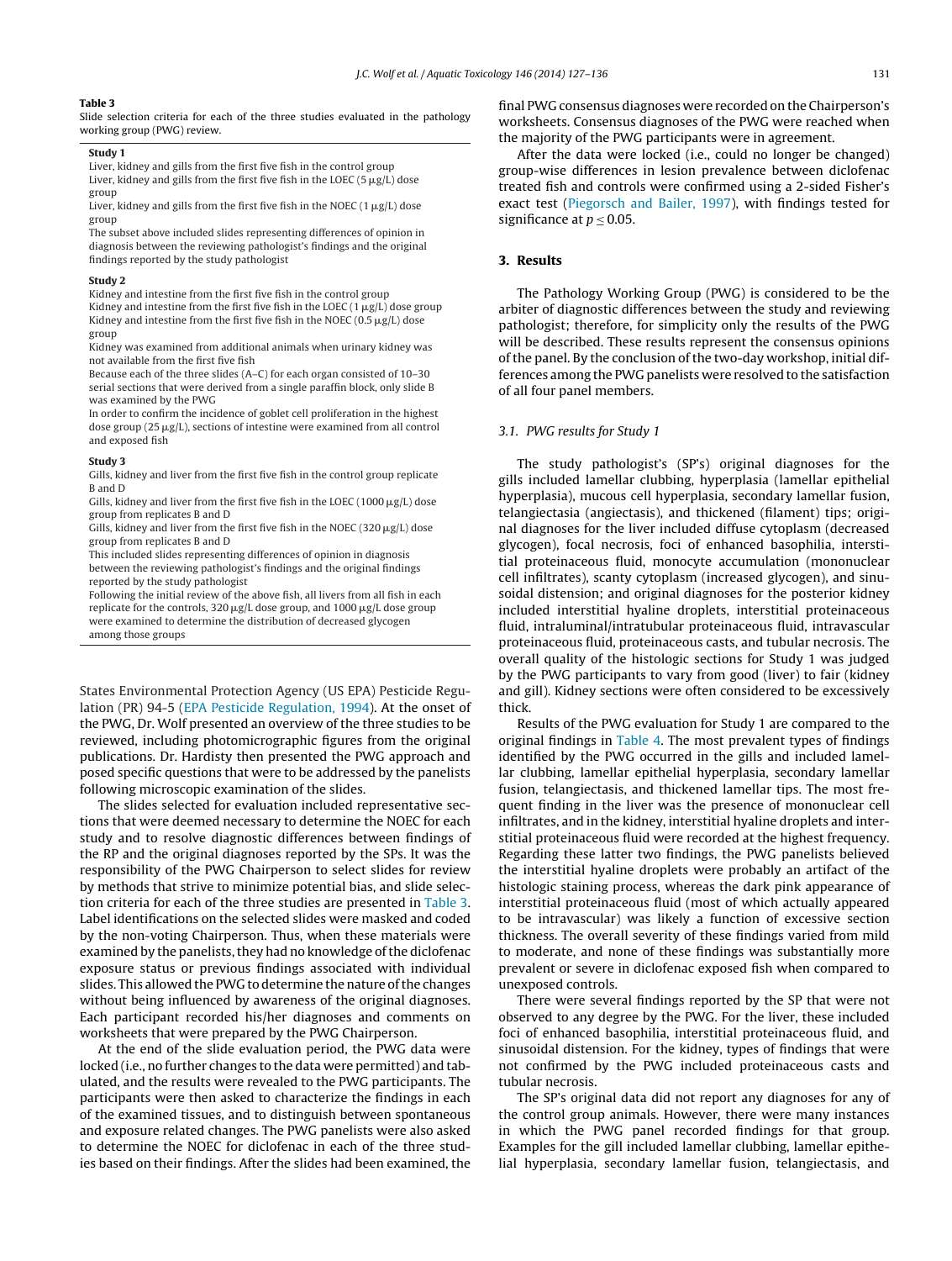<span id="page-5-0"></span>Prevalence and severity of Study 1 findings as determined by the study pathologist and the pathology working group (PWG).

|              |                                          |                                | Study pathologist                        | PWG                                          |                                          |                                       |                                  |                                          |
|--------------|------------------------------------------|--------------------------------|------------------------------------------|----------------------------------------------|------------------------------------------|---------------------------------------|----------------------------------|------------------------------------------|
|              | Diclofenac concentration $(\mu g/L)$     | $\bf{0}$                       | 0.5 (NOEC)                               | 5 (LOEC)                                     | 50                                       | $\bf{0}$                              | 0.5                              | 5                                        |
|              | $n^a$                                    | 6                              | 6                                        | 6                                            | 6                                        | 6                                     | 6                                | 6                                        |
| Gills        | Lamellar clubbing                        | 0 <sup>b</sup>                 | $\bf{0}$                                 | $\bf{0}$                                     | $\overline{4}$                           | $\overline{4}$                        | 5                                | 2                                        |
|              | Mild                                     | $\mathbf{C}$                   |                                          |                                              | 3                                        | 4                                     | 5                                | $\overline{c}$                           |
|              | Mild-moderate                            | $\overline{a}$                 | $\equiv$                                 | $\overline{a}$                               | $\mathbf{1}$                             | $\overline{a}$                        | $\overline{\phantom{a}}$         | $\overline{a}$                           |
|              | Lamellar epithelial hyperplasia          | $\bf{0}$<br>$\overline{a}$     | $\Omega$<br>$\equiv$                     | $\overline{2}$                               | $\overline{2}$                           | 5                                     | 6                                | $\,$ 6 $\,$                              |
|              | Mild<br>Mild-moderate                    | $\overline{a}$                 | $\equiv$                                 | $\boldsymbol{2}$<br>$\overline{\phantom{a}}$ | $\boldsymbol{2}$<br>$\overline{a}$       | 4<br>$\mathbf{1}$                     | 3<br>3                           | $\boldsymbol{2}$<br>3                    |
|              | Moderate                                 |                                | $\overline{a}$                           |                                              | $\equiv$                                 | $\overline{\phantom{a}}$              | $\overline{\phantom{a}}$         | $\mathbf{1}$                             |
|              | Mucous cell hyperplasia                  | $\bf{0}$                       | $\mathbf{0}$                             | $\mathbf{1}$                                 | $\bf{0}$                                 | $\pmb{0}$                             | $\mathbf{1}$                     | $\overline{2}$                           |
|              | Mild                                     |                                |                                          | $\mathbf{1}$                                 | $\overline{\phantom{a}}$                 |                                       | $\mathbf{1}$                     | $\mathbf{1}$                             |
|              | Mild-moderate                            |                                | $\overline{a}$                           |                                              | $\overline{\phantom{a}}$                 | $\overline{a}$                        | $\overline{\phantom{a}}$         | $\mathbf{1}$                             |
|              | Secondary lamellar fusion                | $\bf{0}$                       | $\bf{0}$                                 | $\mathbf{1}$                                 | $\boldsymbol{2}$                         | $\overline{\mathbf{4}}$               | 4                                | $\overline{4}$                           |
|              | Mild                                     | $\overline{a}$                 | $\equiv$                                 | $\overline{\phantom{a}}$                     | $\mathbf{1}$                             | 3                                     | 4                                | $\sqrt{4}$                               |
|              | Mild-moderate<br>Telangiectasis          | $\overline{a}$<br>$\mathbf{0}$ | $\overline{a}$<br>5                      | $\mathbf{1}$<br>$\overline{2}$               | $\mathbf{1}$<br>$\overline{4}$           | $\mathbf{1}$<br>$\overline{2}$        | $\overline{a}$<br>6              | $\equiv$<br>$\overline{2}$               |
|              | Mild                                     |                                | $\overline{2}$                           |                                              | $\overline{a}$                           | $\overline{2}$                        | 3                                | $\equiv$                                 |
|              | Mild-moderate                            |                                | $\overline{a}$                           |                                              | 3                                        | $\overline{\phantom{0}}$              | Ē,                               | $\overline{\phantom{a}}$                 |
|              | Moderate                                 | $\overline{a}$                 | $\overline{2}$                           | $\overline{2}$                               | $\mathbf{1}$                             | $\overline{\phantom{a}}$              | 3                                | $\overline{2}$                           |
|              | Thickened filament tips                  | $\mathbf{0}$                   | $\mathbf{0}$                             | $\mathbf{1}$                                 | $\bf{0}$                                 | 5                                     | 3                                | $\overline{4}$                           |
|              | Mild                                     |                                | $\overline{a}$                           | $\mathbf{1}$                                 | $\overline{\phantom{a}}$                 | 3                                     | $\overline{c}$                   | $\mathbf{1}$                             |
|              | Mild-moderate                            |                                |                                          |                                              | $\overline{a}$                           | $\overline{c}$                        | $\mathbf{1}$                     | $\sqrt{2}$                               |
|              | Moderate                                 | $\overline{a}$<br>$\mathbf{0}$ | $\overline{a}$                           | $\overline{a}$                               | $\overline{a}$                           | $\overline{\phantom{a}}$              | $\overline{a}$<br>$\overline{2}$ | $\mathbf{1}$<br>$\overline{2}$           |
| Liver        | Decreased glycogen<br>Mild               | $\overline{a}$                 | $\mathbf{1}$<br>$\mathbf{1}$             | $\overline{2}$<br>$\mathbf{1}$               | $\mathbf{1}$<br>$\overline{\phantom{a}}$ | $\overline{4}$<br>$\mathbf{1}$        | $\mathbf{1}$                     | $\mathbf{1}$                             |
|              | Mild-moderate                            |                                |                                          | $\mathbf{1}$                                 | $\mathbf{1}$                             | 3                                     | $\mathbf{1}$                     | $\mathbf{1}$                             |
|              | Focal necrosis                           | $\mathbf{0}$                   | $\bf{0}$                                 | $\overline{2}$                               | 3                                        | $\bf{0}$                              | $\bf{0}$                         | $\bf{0}$                                 |
|              | Mild                                     |                                | $\overline{\phantom{0}}$                 | $\mathbf{1}$                                 | 3                                        | $\overline{\phantom{a}}$              | $\overline{\phantom{a}}$         | $\overline{a}$                           |
|              | Mild-moderate                            |                                | $\equiv$                                 | $\mathbf{1}$                                 | $\overline{a}$                           | $\overline{a}$                        | $\overline{a}$                   | $\equiv$                                 |
|              | Foci of enhanced basophilia              | $\bf{0}$                       | $\mathbf 0$                              | $\mathbf{1}$                                 | $\mathbf{1}$                             | 0                                     | $\mathbf{0}$                     | $\pmb{0}$                                |
|              | Mild                                     | $\overline{a}$                 | $\overline{a}$                           | $\mathbf{1}$                                 | $\mathbf{1}$                             | $\overline{a}$                        | $\overline{a}$                   | $\equiv$                                 |
|              | Increased glycogen<br>Mild               | $\mathbf{0}$                   | $\overline{2}$<br>$\overline{2}$         | $\mathbf{1}$<br>$\mathbf{1}$                 | $\mathbf{0}$<br>L,                       | $\mathbf{1}$<br>$\mathbf{1}$          | $\overline{2}$<br>2              | $\mathbf{1}$<br>$\mathbf{1}$             |
|              | Interstitial proteinaceous fluid         | $\bf{0}$                       | $\mathbf{0}$                             | $\mathbf{1}$                                 | $\mathbf{1}$                             | $\bf{0}$                              | $\bf{0}$                         | $\bf{0}$                                 |
|              | Mild                                     |                                | $\overline{\phantom{a}}$                 | $\mathbf{1}$                                 | $\mathbf{1}$                             | $\overline{a}$                        | $\overline{\phantom{a}}$         | $\equiv$                                 |
|              | Mononuclear cell infiltrates             | $\bf{0}$                       | $\mathbf 2$                              | 5                                            | $\overline{4}$                           | 5                                     | 6                                | 5                                        |
|              | Mild                                     | $\overline{a}$                 | $\boldsymbol{2}$                         | $\boldsymbol{2}$                             | 3                                        | 5                                     | 5                                | $\overline{\mathbf{4}}$                  |
|              | Mild-moderate                            |                                | $\overline{\phantom{0}}$                 | 3                                            | $\mathbf{1}$                             | $\overline{\phantom{a}}$              | $\mathbf{1}$                     | $\mathbf{1}$                             |
|              | Sinusoidal distension                    | $\mathbf{0}$                   | $\mathbf{1}$                             | $\overline{2}$                               | 3                                        | $\pmb{0}$                             | $\bf{0}$                         | $\bf{0}$                                 |
|              | Mild<br>Mild-moderate                    |                                | $\overline{\phantom{a}}$<br>$\mathbf{1}$ | $\overline{2}$<br>$\overline{\phantom{a}}$   | $\overline{2}$<br>$\mathbf{1}$           | $\overline{a}$                        |                                  | $\overline{a}$<br>$\equiv$               |
| Trunk kidney | Interstitial hyaline droplets            | $\bf{0}$                       | 5                                        | $\,2$                                        | 3                                        | 3                                     | 5                                | $\,2$                                    |
|              | Mild                                     | $\overline{a}$                 | 5                                        | $\overline{2}$                               | $\mathbf{1}$                             | 3                                     | 4                                | $\overline{c}$                           |
|              | Mild-moderate                            | $\overline{a}$                 | $\overline{a}$                           | $\overline{\phantom{a}}$                     | $\overline{\mathbf{c}}$                  | $\overline{\phantom{a}}$              | $\mathbf{1}$                     | $\equiv$                                 |
|              | Interstitial proteinaceous fluid         | $\mathbf{0}$                   | $\mathbf{0}$                             | 3                                            | $\sqrt{5}$                               | $\overline{c}$                        | 3                                | 3                                        |
|              | Mild                                     |                                |                                          | 3                                            | $\overline{2}$                           | $\overline{c}$                        | 3                                | 3                                        |
|              | Mild-moderate                            |                                | $\overline{\phantom{0}}$                 |                                              | $\overline{2}$                           | $\overline{a}$                        |                                  | $\overline{a}$                           |
|              | Moderate                                 | $\bf{0}$                       | $\mathbf{0}$                             | $\mathbf{1}$                                 | $\mathbf{1}$<br>$\mathbf{1}$             | $\overline{\phantom{0}}$<br>$\pmb{0}$ | $\bf{0}$                         | $\overline{\phantom{m}}$<br>$\mathbf{1}$ |
|              | Intratubular proteinaceous fluid<br>Mild |                                | $\equiv$                                 | $\mathbf{1}$                                 | $\mathbf{1}$                             | $\overline{\phantom{a}}$              | $\overline{\phantom{a}}$         | $\mathbf{1}$                             |
|              | Intravascular proteinaceous fluid        | $\bf{0}$                       | $\bf{0}$                                 | $\bf{0}$                                     | $\mathbf{1}$                             | $\mathbf{1}$                          | $\bf{0}$                         | $\bf{0}$                                 |
|              | Mild                                     |                                | $\overline{a}$                           |                                              | $\mathbf{1}$                             | $\mathbf{1}$                          | $\overline{\phantom{a}}$         | $\overline{\phantom{a}}$                 |
|              | Proteinaceous casts                      | $\mathbf{0}$                   | $\mathbf{0}$                             | $\mathbf{0}$                                 | $\mathbf{1}$                             | $\bf{0}$                              | $\bf{0}$                         | $\bf{0}$                                 |
|              | Mild                                     |                                |                                          |                                              | $\mathbf{1}$                             |                                       |                                  |                                          |
|              | Tubular necrosis                         | $\bf{0}$                       | $\bf{0}$                                 | $\bf{0}$                                     | 3                                        | $\bf{0}$                              | 0                                | $\bf{0}$                                 |
|              | Mild-moderate                            | $\overline{a}$                 | $\overline{a}$                           |                                              | $\mathbf{1}$                             | $\overline{\phantom{a}}$              |                                  | $\overline{a}$                           |
|              | Moderate                                 |                                | $\overline{\phantom{a}}$                 |                                              | $\overline{2}$                           |                                       |                                  |                                          |

<sup>a</sup> Number of sections evaluated.

**b** Number of animals affected.

 $\ensuremath{^{\text{c}}}$  A dash indicates that no animals were affected at that severity grade.

thickened lamellar tips. For the liver, these included increased glycogen and mononuclear cell infiltrates. And for the posterior kidney, diagnoses recorded by the PWG in control fish included interstitial hyaline droplets, interstitial proteinaceous fluid, and intravascular proteinaceous fluid.

Based on the results of the PWG evaluation, there were no findings for which the prevalence and/or severity was significantly increased in diclofenac-treated fish relative to controls. Thus, there were no exposure related findings for any of the three tissue types examined in Study 1.

## 3.2. PWG results for Study 2

According to the published results of Study 2, findings identified in the kidney included increased developing nephrons, loss of glomerular Bowman's space, and tubular necrosis. Findings in the intestines included fusion of villi (mucosal folds), hyperplasia of villi, and increased numbers and sizes of goblet cells.

The overall quality of the histologic sections for Study 2 was judged by the PWG participants to vary from fair (intestine) to poor (kidney). The H&E staining had faded substantially in both the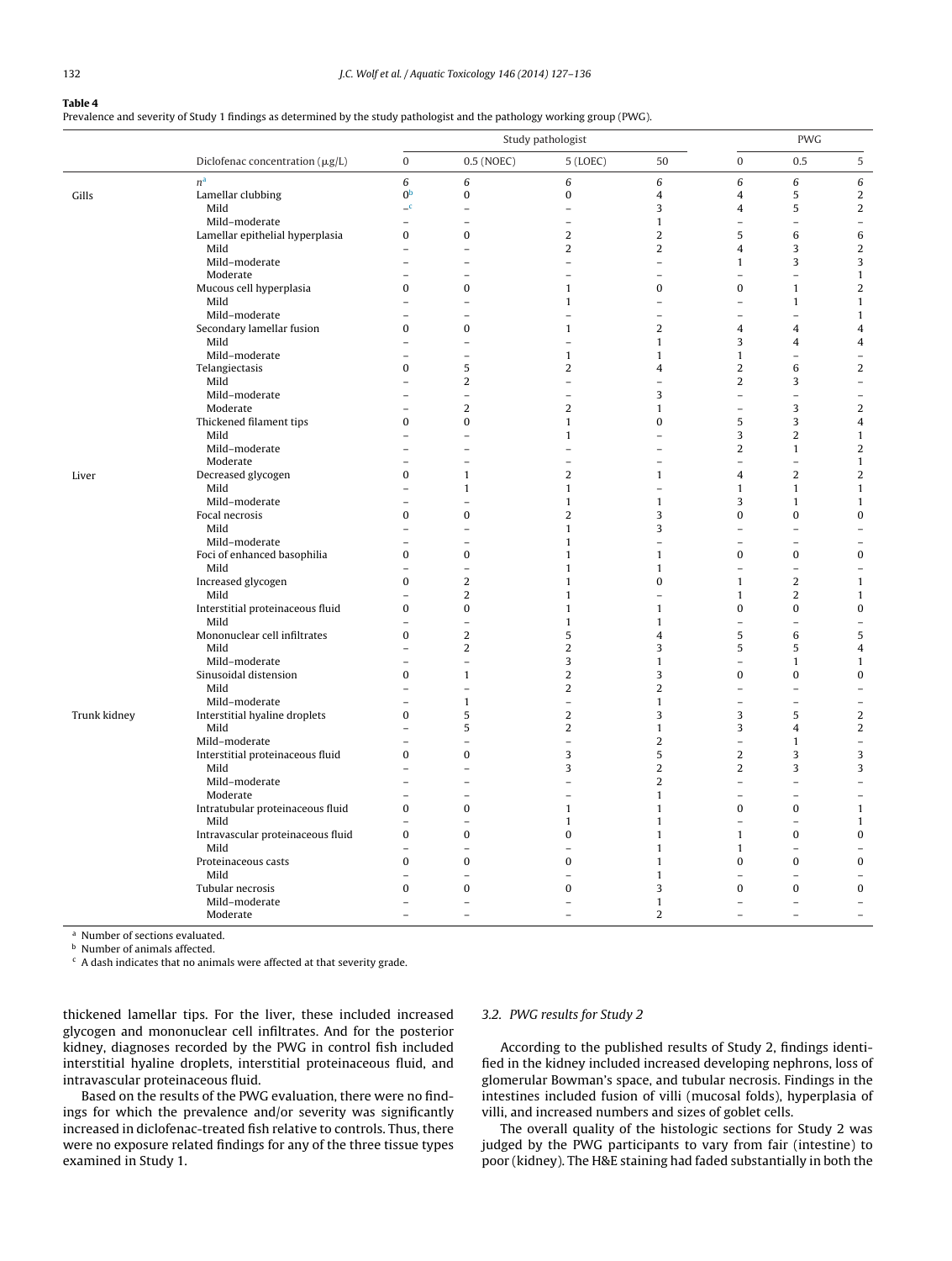Prevalence and severity of Study 2 findings as determined by the peer review pathologist and the Pathology Working Group (PWG).

| Diclofenac concentration | $0 \mu g/L$                              | $0.5 \mu g/L$ (NOEC) | $1 \mu g/L$ (LOEC) | $5 \mu g/L$ | $25 \mu g/L$    |                 |
|--------------------------|------------------------------------------|----------------------|--------------------|-------------|-----------------|-----------------|
| Kidney                   | nª                                       |                      |                    |             |                 |                 |
|                          | Developing nephrons                      |                      |                    |             | nd <sup>c</sup> | nd <sup>c</sup> |
|                          | Mild                                     |                      |                    |             |                 |                 |
|                          | Loss of Bowman's space                   |                      |                    |             | 7d              |                 |
|                          | Mild                                     |                      |                    |             |                 |                 |
|                          | Moderate                                 |                      |                    |             |                 |                 |
| Intestine                |                                          |                      | 10                 | 10          |                 |                 |
|                          | Increased goblet cell size and/or number |                      |                    |             |                 |                 |
|                          | Mild                                     |                      |                    |             |                 |                 |
|                          | Moderate                                 |                      |                    |             |                 |                 |

<sup>a</sup> Number of renal sections that contained urinary kidney.

**b** Number of animals affected.

 $c$  No diagnoses of increased developing nephrons were recorded by the reviewing pathologist for any fish, and fish in this dose group were not evaluated by the PWG.

<sup>d</sup> Findings in this dose group are based on results of the reviewing pathologist, as the PWG did not evaluate this group.

<sup>e</sup> A dash indicates that no animals were affected at that severity grade.

kidney and intestine sections, and the kidney sections were excessively thick and had microtomy chatter artifacts. Another issue relevant to the kidney sections involved the amount of urinary (mesonephric, posterior) kidney that was available for analysis. Slides from 20 of the 50 evaluated fish contained insufficient amounts of urinary kidney for diagnostic purposes. This included 10 fish for which no urinary kidney was available (i.e., sections consisted entirely of hematopoietic [anterior] kidney), and 10 fish for which only minimal amounts of urinary tissue (e.g., only a few tubules) were available. Because the original findings pertained only to the urinary elements of the kidney (i.e., glomeruli and tubules), these 20 fish were effectively excluded from further evaluation. There were eight additional animals for which the amount of urinary kidney present in the sections was considered suboptimal; however, diagnoses were recorded by the PWG for fish of this subset.

Results of the PWG evaluation for Study 2 are presented in Table 5. The prevalence and severity results recorded by the PWG cannot be compared directly to those of the SP, because the latter data were reported as mean severity scores per dose group ([Mehinto](#page-9-0) et [al.,](#page-9-0) [2010\).](#page-9-0)

During the peer review, the reviewing pathologist (RP) had not recorded any diagnoses of increased developing nephrons, because a low number (usually 1–2) of developing nephrons were present in most of the sections that contained sufficient amounts of urinary kidney, and these structures were not observed to be increased in any diclofenac-treated fish when compared to controls. However, the PWG opted to record the presence of developing nephrons as an absolute (versus relative) finding, and confirmed that, compared to controls, there were no increases in the prevalence and severity of developing nephrons in fish exposed at the NOEC and LOEC concentrations (i.e., 0.5 and 1  $\mu$ g/L diclofenac). The PWG also did not find the loss of Bowman's space to be an exposure related finding. Throughout their evaluation, panelists observed that the size of this microanatomic cavity tended to vary considerably among glomeruli within the same kidney section, and that glomeruli with little or no apparent Bowman's space could be visualized in virtually every examined section of urinary kidney. However, the PWG did endeavor to evaluate the prevalence and severity of this finding, and the results of that blinded scoring did not provide evidence that diclofenac exposure was associated with a substantially greater prevalence or severity of collapsed Bowman's space. Finally, the PWG did not identify any instances of tubular necrosis in any of the sections that contained urinary kidney (nor was tubular necrosis observed by the RP during the peer review phase).

Concerning the intestines, the PWG did not find any morphologic evidence of fused villi or hyperplasia of villi during the microscopic review of intestine sections. Based on depictions in photomicrographic figures from the associated publication [\(Mehinto](#page-9-0) et [al.,](#page-9-0) [2010\),](#page-9-0) the panelists concluded that these findings were plane-of-section artifacts. The mucosal surface of the trout intestine actually consists of short folds rather than true fingerlike villi([Dale](#page-9-0) et [al.,](#page-9-0) [2009\).](#page-9-0) Evidence from the photomicrographs suggested that tangential sectioning across the edges of folds was responsible for the appearance of mucosal epithelial hypercellularity, whereas oblique sectioning through the broad base of a single fold created the appearance of two villi that were fused at the tips. However, the PWG did observe a tendency for greater prevalence and severity of increased goblet cell size and/or number in the intestines of fish in the 25  $\mu$ g/L dose group as compared to controls, although the difference in prevalence was not statistically significant ( $p = 0.3050$ ). Panelists also questioned whether this slight variation in goblet cell size/number may have been a function of sample collection, as goblet cell numbers are known to vary progressively along the length of the trout intestine [\(Anderson](#page-9-0) [and](#page-9-0) [Mitchum,](#page-9-0) [1974\);](#page-9-0) [Yasutake](#page-9-0) [andWales,](#page-9-0) [1983;](#page-9-0) [Khojasteh](#page-9-0) et [al.,](#page-9-0) [2009\).](#page-9-0)

Based on the results of the PWG evaluation, there were no findings for which the prevalence and/or severity was significantly increased in diclofenac-treated fish relative to controls. Thus, there were no exposure related findings for any of the three tissue types examined in Study 2.

## 3.3. PWG results for Study 3

The SP's original diagnoses for the gills included angiectasis, focal proliferation of interlamellar cells, focal proliferation of chloride cells, thickened lamellar tips, lamellar fusion, single cell necrosis of interlamellar cells, inflammation, and focal mononuclear cells. Original diagnoses for the liver included inflammatory cell foci and enhanced basophilia, whereas original diagnoses for the kidney included (single cell) necrosis and the presence of hyaline deposits/droplets.

The overall quality of the histologic sections for Study 3 was judged by the PWG participants to be very good.

Results of the PWG evaluation for Study 3 are presented in [Table](#page-7-0) 6. Two findings that the PWG identified as being more prevalent in the exposure groups than in the control group were thickened lamellar tips in the gills and decreased glycogen in the liver. Thickened lamellar tips of the gills were characterized by broadening of the distal end of the filaments secondary to focal epithelial hyperplasia. The severity of thickened lamellar tips was graded as minimal to mild, and the prevalence of this finding was only significantly increased at the highest diclofenac concentration (1000  $\mu$ g/L; p = 0.0457). Decreased glycogen was diagnosed when there was a generalized reduction in the amount of translucent space within the cytoplasm of hepatocytes, and both the prevalence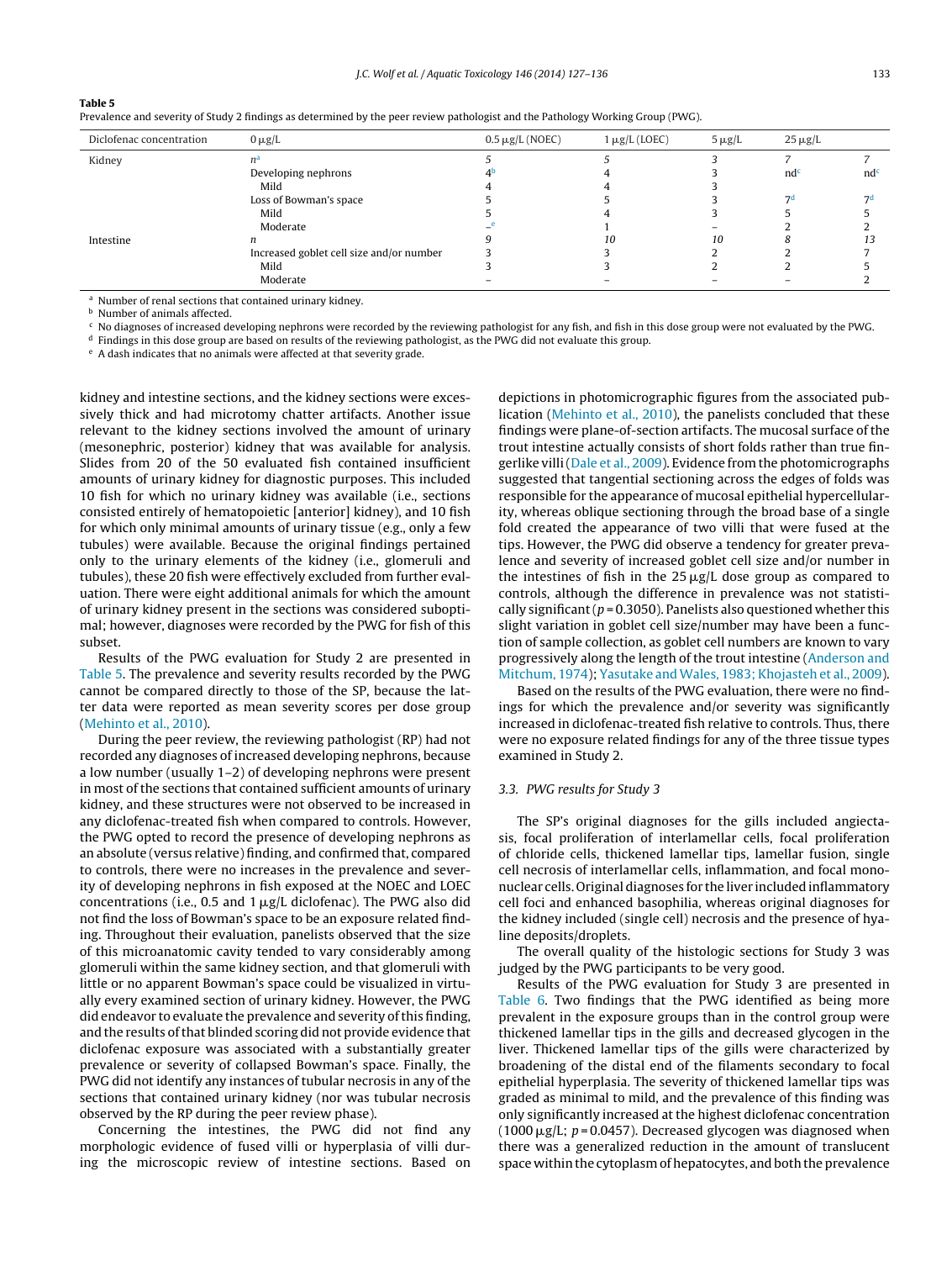<span id="page-7-0"></span>Prevalence and severity of Study 3 findings as determined by the study pathologist and the pathology working group (PWG).

|        | Diclofenac concentration $(\mu g/L)$                                      |                          | Study pathologist        |                          |                          |                          |                          | <b>PWG</b>               |                          |                          |                          |
|--------|---------------------------------------------------------------------------|--------------------------|--------------------------|--------------------------|--------------------------|--------------------------|--------------------------|--------------------------|--------------------------|--------------------------|--------------------------|
|        |                                                                           | $\overline{0}$           | 3.2                      | 10                       | 32                       | 100                      | 320 (NOEC)               | 1000 (LOEC)              | $\mathbf{0}$             | 320                      | 1000                     |
| Gills  | n <sup>a</sup>                                                            | 20                       | 20                       | 20                       | 20                       | 20                       | 20                       | 20                       | 20                       | 20                       | 20                       |
|        | Angiectasis <sup>b</sup>                                                  | 3 <sup>c</sup>           | 9                        | 9                        | 9                        | 10                       | 5                        | 11                       | $\bf{0}$                 | $\mathbf{0}$             | 0                        |
|        | Minimal                                                                   | 3                        | 5                        | $\mathbf{1}$             | $\mathbf{d}$             | $\mathbf{1}$             | $\overline{a}$           | $\overline{4}$           |                          |                          |                          |
|        | Slight                                                                    | $\overline{\phantom{0}}$ | 4                        | 8                        | 5                        | 5                        | 4                        | 4                        |                          |                          |                          |
|        | Moderate                                                                  | $\overline{a}$           | $\overline{a}$           | $\overline{\phantom{a}}$ | $\overline{4}$           | $\overline{4}$           | $\mathbf{1}$             | 3                        | $\overline{\phantom{a}}$ | $\overline{\phantom{a}}$ | $\overline{\phantom{a}}$ |
|        | Focal proliferation of interlamellar cells/interlamellar cell hyperplasia | 10                       | 6                        | 5                        | 9                        | $\overline{4}$           | 7                        | 13                       | 6                        | 6                        | 6                        |
|        | Minimal                                                                   | 10                       | 5                        | 5                        | 9                        | $\overline{4}$           | 7                        | 11                       | 6                        | 6                        | 5                        |
|        | Slight                                                                    | $\overline{\phantom{0}}$ | 1                        | $\overline{a}$           | $\overline{\phantom{0}}$ | $\overline{\phantom{0}}$ | $\qquad \qquad -$        | $\overline{2}$           | ÷                        | $\overline{\phantom{0}}$ | 1                        |
|        | Focal proliferation of chloride cells                                     | $\mathbf{0}$             | $\Omega$                 | $\mathbf{0}$             | $\Omega$                 | $\mathbf{1}$             | $\Omega$                 | 4                        | $\mathbf{0}$             | $\mathbf{1}$             | 3                        |
|        | Minimal                                                                   | $\overline{\phantom{a}}$ | $\overline{\phantom{0}}$ | $\overline{\phantom{a}}$ | $\overline{a}$           | $\mathbf{1}$             | $\overline{a}$           | 3                        | $\equiv$                 | $\mathbf{1}$             | 3                        |
|        | Slight                                                                    | $\overline{\phantom{0}}$ | $\overline{a}$           | $\overline{\phantom{a}}$ | $\overline{a}$           | $\overline{a}$           | $\overline{a}$           | $\mathbf{1}$             | $\overline{\phantom{0}}$ | $\overline{a}$           | $\overline{a}$           |
|        | Inflammation                                                              | $\mathbf{1}$             | 0                        | $\bf{0}$                 | $\mathbf{1}$             | $\bf{0}$                 | $\bf{0}$                 | $\mathbf{1}$             | $\mathbf{0}$             | $\bf{0}$                 | 0                        |
|        | Minimal                                                                   | $\mathbf{1}$             | $\equiv$                 |                          | $\mathbf{1}$             | $\overline{a}$           | $\qquad \qquad -$        | $\mathbf{1}$             | $\overline{a}$           | $\equiv$                 | $\overline{\phantom{0}}$ |
|        | Lamellar epithelial lifting                                               | $\Omega$                 | $\bf{0}$                 | $\mathbf{0}$             | $\mathbf{0}$             | $\mathbf{0}$             | $\mathbf 0$              | $\mathbf{0}$             | 14                       | 16                       | 15                       |
|        | Minimal                                                                   |                          | $\equiv$                 |                          | $\overline{\phantom{a}}$ | $\overline{\phantom{0}}$ | $\overline{\phantom{0}}$ | $\overline{\phantom{0}}$ | $\overline{7}$           | 10                       | $\overline{7}$           |
|        | Slight                                                                    |                          |                          |                          |                          | $\overline{\phantom{0}}$ | $\overline{\phantom{0}}$ | $\overline{a}$           | 6                        | 5                        | 5                        |
|        | Moderate                                                                  |                          | $\overline{a}$           |                          | $\overline{a}$           | $\overline{a}$           | $\overline{a}$           | $\overline{a}$           | 1                        | $\mathbf{1}$             | 3                        |
|        | Lamellar fusion                                                           | $\bf{0}$                 | $\Omega$                 | $\mathbf{1}$             | $\mathbf{0}$             | $\mathbf{0}$             | $\bf{0}$                 | $\mathbf{0}$             | $\bf{0}$                 | $\Omega$                 | $\bf{0}$                 |
|        | Minimal                                                                   | ÷                        | $\overline{a}$           | $\mathbf{1}$             | $\qquad \qquad -$        | $\overline{a}$           | $\overline{a}$           | $\overline{\phantom{0}}$ | $\equiv$                 | $\overline{\phantom{a}}$ | Ē,                       |
|        | Mononuclear cells, focal                                                  | 5                        | 2                        | 6                        | 6                        | $\mathbf{1}$             | $\overline{2}$           | $\overline{7}$           | $\mathbf{1}$             | $\bf{0}$                 | 3                        |
|        | Mild                                                                      | 5                        | $\overline{2}$           | 6                        | 6                        | $\mathbf{1}$             | 2                        | 6                        | $\mathbf{1}$             | $\overline{a}$           | 2                        |
|        | Mild-moderate                                                             | $\overline{\phantom{a}}$ | $\equiv$                 |                          | $\overline{\phantom{a}}$ | $\overline{\phantom{a}}$ | $\overline{\phantom{0}}$ | $\mathbf{1}$             | $\equiv$                 | $\overline{\phantom{a}}$ | $\mathbf{1}$             |
|        | Single cell necrosis of interlamellar cells                               | $\mathbf{1}$             | 0                        | $\mathbf{0}$             | $\mathbf{0}$             | $\mathbf{0}$             | $\bf{0}$                 | $\mathbf{0}$             | $\mathbf{1}$             | $\bf{0}$                 | $\bf{0}$                 |
|        | Mild                                                                      | $\mathbf{1}$             | $\overline{\phantom{0}}$ |                          | $\overline{\phantom{0}}$ | $\overline{\phantom{0}}$ | $\qquad \qquad -$        | $\overline{a}$           | $\mathbf{1}$             | $\overline{\phantom{0}}$ | $\overline{a}$           |
|        | Thickened lamellar tips                                                   | $\mathbf{0}$             | $\Omega$                 | $\mathbf{0}$             | 3                        | $\mathbf{1}$             | $\Omega$                 | 4                        | $\mathbf{1}$             | 1                        | $6^{\circ}$              |
|        | Minimal                                                                   | $\equiv$                 | $\overline{a}$           | $\equiv$                 | 3                        | $\mathbf{1}$             | $\overline{a}$           | 3                        | $\mathbf{1}$             | $\mathbf{1}$             | 2                        |
|        | Slight                                                                    | $\overline{\phantom{0}}$ | $\overline{a}$           | $\overline{\phantom{0}}$ | $\overline{a}$           | $\overline{a}$           | $\overline{a}$           | $\mathbf{1}$             | $\overline{\phantom{0}}$ | $\overline{a}$           | $\mathbf{1}$             |
|        | $\sqrt{n}$                                                                | 20                       | 20                       | 20                       | 20                       | 19                       | 20                       | 20                       | 20                       | 20                       | 20                       |
| Liver  | Enhanced Basophilia                                                       | 0                        | 0                        | $\mathbf{0}$             | $\mathbf{0}$             | $\bf{0}$                 | $\mathbf{0}$             | $\mathbf{1}$             | $\bf{0}$                 | $\bf{0}$                 | 0                        |
|        | Minimal                                                                   | $\overline{\phantom{a}}$ | $\overline{\phantom{0}}$ |                          | $\overline{\phantom{a}}$ | $\overline{\phantom{a}}$ | $\overline{a}$           | $\mathbf{1}$             | $\equiv$                 | $\overline{\phantom{a}}$ | $\overline{a}$           |
|        |                                                                           | $\bf{0}$                 | $\bf{0}$                 | $\bf{0}$                 | $\bf{0}$                 | $\mathbf{0}$             | $\bf{0}$                 | $\mathbf{0}$             | $\overline{2}$           | $\overline{4}$           | $10^{**}$                |
|        | Decreased glycogen<br>Minimal                                             |                          |                          |                          |                          | $\overline{a}$           | $\overline{a}$           | $\overline{a}$           | $\overline{2}$           | $\overline{4}$           | 3                        |
|        |                                                                           |                          |                          |                          |                          |                          |                          |                          |                          | $\overline{a}$           | $\mathbf{1}$             |
|        | Slight                                                                    |                          |                          |                          |                          | $\overline{\phantom{0}}$ |                          | -                        | $\overline{\phantom{0}}$ | $\overline{\phantom{a}}$ |                          |
|        | Marked                                                                    |                          | $\overline{\phantom{0}}$ |                          | $\overline{\phantom{a}}$ | $\overline{\phantom{a}}$ | $\overline{\phantom{a}}$ | $\overline{a}$           | $\overline{a}$           |                          | 5                        |
|        | Severe                                                                    | $\overline{a}$           | $\overline{a}$           | $\overline{a}$           | $\qquad \qquad -$        | $\qquad \qquad -$        | $\qquad \qquad -$        | $\overline{\phantom{0}}$ | $\overline{\phantom{0}}$ | $\qquad \qquad -$        | $\mathbf{1}$             |
|        | Inflammatory cell foci                                                    | $\mathbf{1}$             | $\mathbf{1}$             | $\overline{2}$           | 0                        | $\overline{2}$           | 3                        | $\mathbf{1}$             | $\overline{2}$           | 3                        | $\mathbf{1}$             |
|        | Minimal                                                                   | $\mathbf{1}$             | $\mathbf{1}$             | $\overline{2}$           | $\overline{\phantom{a}}$ | $\overline{2}$           | 3                        | $\mathbf{1}$             | $\overline{2}$           | 3                        | $\mathbf{1}$             |
| Kidney | $\sqrt{n}$                                                                | 17                       | 16                       | 20                       | 20                       | 20                       | 19                       | 19                       | 17                       | 19                       | 19                       |
|        | Granular casts                                                            | $\bf{0}$                 | $\bf{0}$                 | $\mathbf{0}$             | $\mathbf{0}$             | $\bf{0}$                 | $\mathbf{0}$             | $\mathbf{0}$             | $\bf{0}$                 | $\Omega$                 | $\mathbf{1}$             |
|        | Minimal                                                                   | ÷                        | $\overline{\phantom{0}}$ |                          | $\overline{a}$           | $\overline{a}$           | $\overline{a}$           | $\overline{a}$           | $\equiv$                 | $\overline{\phantom{a}}$ | $\mathbf{1}$             |
|        | Hyaline inclusions/droplets                                               | $\overline{2}$           | 4                        | 6                        | $\overline{2}$           | $\overline{2}$           | 3                        | 6                        | $\overline{7}$           | 6                        | 8                        |
|        | Minimal                                                                   | $\overline{2}$           | 4                        | 6                        | $\overline{2}$           | $\overline{2}$           | 3                        | 6                        | 7                        | 6                        | 8                        |
|        | Single cell necrosis                                                      | $\bf{0}$                 | $\mathbf{1}$             | $\overline{2}$           | $\overline{2}$           | $\mathbf{1}$             | $\bf{0}$                 | $\overline{2}$           | 1                        | $\mathbf{1}$             | 4                        |
|        | Minimal                                                                   | $\overline{\phantom{a}}$ | $\mathbf{1}$             | $\overline{2}$           | $\overline{2}$           | $\mathbf{1}$             | $\overline{a}$           | $\overline{2}$           | $\mathbf{1}$             | $\mathbf{1}$             | 4                        |

\*  $p \le 0.05$ .<br>\*\*  $p \le 0.01$ .<br><sup>a</sup> Number of sections evaluated.

 $<sup>b</sup>$  Original diagnoses of angiectasis were revised to lamellar epithelial lifting by the PWG.</sup>

Number of animals affected.

<sup>d</sup> A dash indicates that no animals were affected at that severity grade.

and severity of this finding were increased relative to controls in the 1000  $\mu$ g/L diclofenac dose group (p = 0.0069). Other findings were not substantially more prevalent or severe in diclofenac exposed fish relative to controls.

The PWG observed that initial diagnoses of angiectasis were more appropriately categorized as lamellar epithelial lifting, because these changes were characterized by expansion of the interstitial space between the lamellar capillary and pavement cell epithelium, rather than a dilation of the vascular compartment of the capillaries themselves. The panelists determined that this finding was unrelated to diclofenac exposure.

Based on the results of the PWG evaluation, there were two findings for which the prevalence and/or severity was significantly increased in diclofenac-treated fish relative to controls. These findings, which occurred in the 1000  $\mu$ g/L diclofenac dose group, were thickened lamellar tips in the gills, and decreased glycogen in the liver.

## **4. Discussion**

There are a number of reasons why histopathology is an invaluable tool for the identification of potential adverse effects in toxicological bioassays. First, a wide variety of homeostatic disturbances can be observed at the cellular, organ system, and whole organism levels. Second, unlike many other types of assays, histopathologic studies can be designed to incorporate a full range of toxicologic, toxicokinetic, and biotransformative effects. Finally, histopathology has the ability to furnish mechanistic clues that are unavailable from other endpoints. However, it is well understood that the interpretation of morphologic changes in tissue sections is an inherently subjective exercise. Consequently, pathology peer review and PWG procedures were developed to enhance the objectivity of the histopathology endpoint for non-clinical toxicologic bioassays. Over the past 30 years, this process has been implemented and refined by the National Toxicology Program of the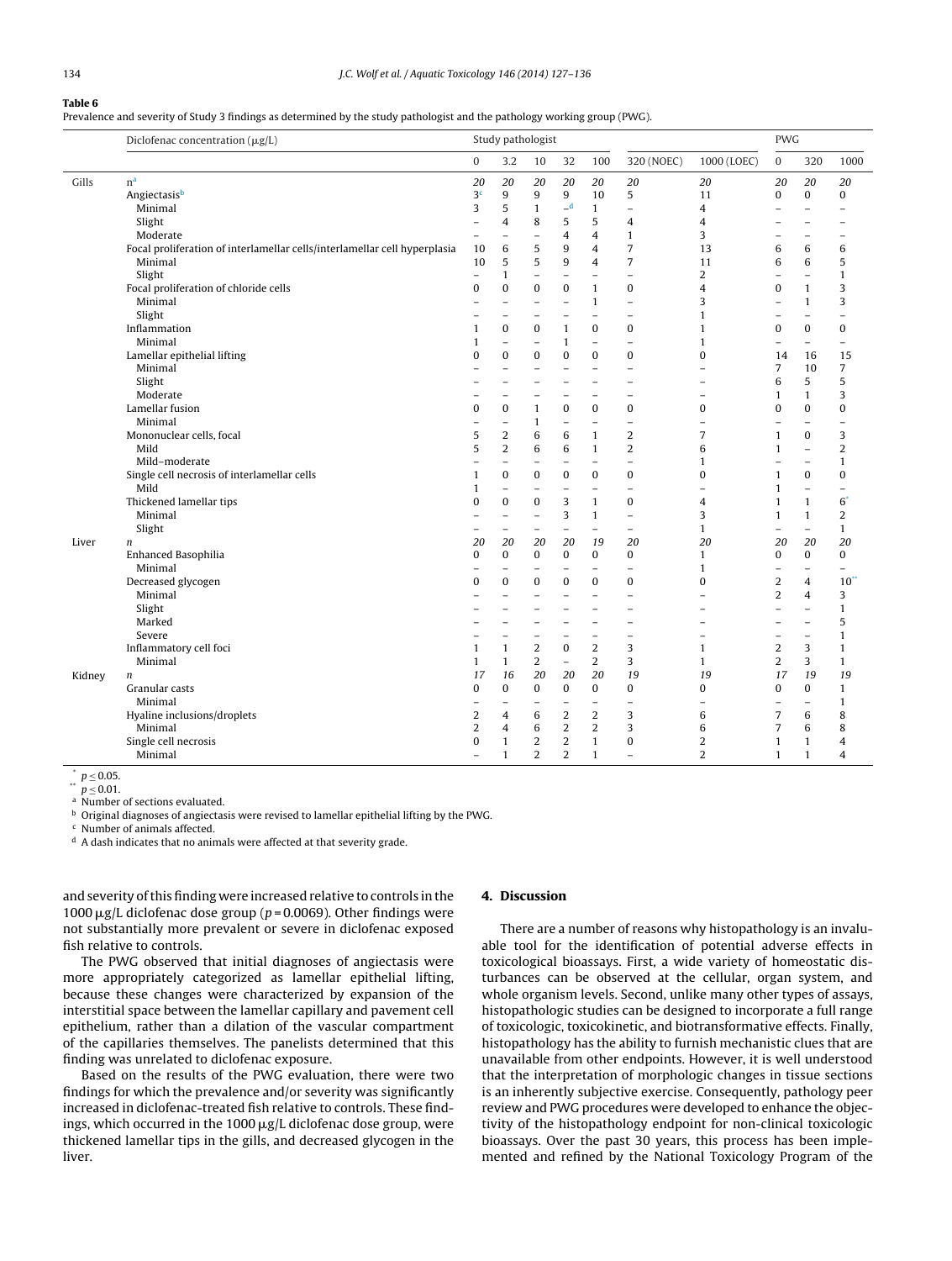National Institute of Environmental Health Sciences, U.S. Department of Health and Human Services [\(Boorman](#page-9-0) et [al.,](#page-9-0) [2002\),](#page-9-0) and it has gradually become the industry-wide standard for assuring the quality of histopathology data ([Mann](#page-9-0) [and](#page-9-0) [Hardisty,](#page-9-0) [2013\).](#page-9-0)Although application of the pathology peer review/PWG model to environmental toxicological studies has thus far been limited, this is not entirely without precedence. For example, pathology peer review was used to confirm histopathologic findings in an experiment involving the effects of 17 beta-estradiol on Xenopus laevis gonads ([Wolf](#page-9-0) et [al.,](#page-9-0) [2010\),](#page-9-0) and the PWG format was employed to develop consensus diagnostic criteria for assessing toxicologically induced liver lesions in medaka fish [\(Boorman](#page-9-0) et [al.,](#page-9-0) [1997\).](#page-9-0)

It is important to distinguish pathology peer review from journal peer review. While it is accepted that journal peer review is an essential element for improving the overall quality of scientific articles, the ability of journal peer review to confirm the accuracy of histopathology data is limited, because the actual tissue sections are never examined as part of that process. Instead, journal peer review relies on evaluation of printed text descriptions and published photomicrographic figures, which may or may not represent the complete spectrum of the histopathologic results, and on the expertise of the journal reviewers, who may or may not have extensive histopathology experience.

The current project involved an independent blinded review by several highly experienced toxicologic pathologists of the original histologic slides from three studies of diclofenac in trout, among which there were substantive differences in the original histopathologic findings. This PWG review identified key areas of concern for each of those three studies. For Study 1, the most toxicologically significant issue in the published paper was the complete absence of diagnoses for each of the six control group fish. This outcome by itself was considered unusual, given the fact that many types of findings diagnosed by the SP (such as lamellar epithelial hyperplasia) would be anticipated to occur to at least some degree in untreated fish. Because the original data recording sheets were no longer retrievable for Study 1, the lack of recorded findings in control fish could not be verified via documentation. Once the PWG panel established that findings such as lamellar clubbing in the gills and mononuclear cell infiltrates in the liver actually occurred to a similar extent in both control and diclofenac-exposed fish, it became clear that the presence of these lesions was entirely unrelated to diclofenac exposure. The situation for Study 2 was somewhat different from that of Study 1. In Study 2, the PWG disagreed with several of the SP's original diagnostic interpretations. For example, diagnoses of renal tubular necrosis, fusion of intestinal villi, and hyperplasia of intestinal villi were not observed to any degree by the PWG panel, whereas the prevalences of other findings, such as increased developing nephrons, loss of Bowman's space, and goblet cell size/numbers, were found to be comparable in diclofenac exposed fish and controls. The results of Study 3 were further different from those of Studies 1 and 2. In Study 3, the PWG identified decreased hepatic glycogen as a treatment-related finding that was not previously reported, while confirming the existence of another treatment-related finding: thickened lamellar tips of the gills. These examples demonstrate the value of the peer review/PWG process, as it is unlikely that any of the aforementioned issues could have been discovered and assessed by means other than through direct slide review.

As a result of the PWG evaluation, findings that were found to be significantly more prevalent in diclofenac exposed trout relative to controls included increased thickened lamellar tips in the gills and decreased glycogen in the liver in Study 3. Both of these findings were only significant at the highest concentration tested (1000  $\mu$ g/L). The gill lesions, which were graded as minimal to slight, would not be expected to impact the functionality of the gills under normal circumstances, because only the distal segments of the filaments were affected [\(Speare](#page-9-0) [and](#page-9-0) [Ferguson,](#page-9-0) [2006\).](#page-9-0) Due to the overlapping conformation of the gill arches, the distal tip of the filament is the area of the gill that is most exposed to the environment, and in salmonids, thickening of the filament tip is thought to be a non-specific long-term response to chronic irritation or injury [\(Speare](#page-9-0) [and](#page-9-0) [Ferguson,](#page-9-0) [2006\).](#page-9-0) Similarly, decreased liver glycogen storage, which is presumed to be reversible, would not necessarily impair survival at the individual or population level. Decreased hepatic glycogen can be a direct response to toxic insult in some cases, but often this change is a consequence of negative energy balance due to treatment-induced inanition or physiological stress [\(Wolf](#page-9-0) [and](#page-9-0) [Wolfe,](#page-9-0) [2005\).](#page-9-0) However, the published account of Study 3 [\(Memmert](#page-9-0) et [al.,](#page-9-0) [2013\)](#page-9-0) reported no behavioral abnormalities or significant differences in growth among diclofenac-treated trout as compared to negative control fish.

Diagnoses of thickened lamellar tips in the gills and decreased glycogen in the liver were not reported in the study conducted by [Schwaiger](#page-9-0) et [al.,](#page-9-0) [2004](#page-9-0) (see [Table](#page-2-0) 2). Conversely, findings from [Schwaiger](#page-9-0) et [al.](#page-9-0) [\(2004\)](#page-9-0) that were not at all evident in the three trout studies evaluated by the PWG included pillar cell necrosis and respiratory epithelial cell necrosis in the gill, and interstitial nephritis in the kidney. Telangiectasis (angiectasis) of the gills, which refers to aneurysmal dilation of one or more lamellar capillaries, was reportedly related to diclofenac administration in [Schwaiger](#page-9-0) et [al.](#page-9-0) [\(2004\);](#page-9-0) however, this finding was observed but was not associated with diclofenac exposure in Study 1 [\(Hoeger](#page-9-0) et [al.,](#page-9-0) [2005\),](#page-9-0) and was ultimately shown to not be present at all in Study 3 (Memmert at al., 2013), despite the thousand-fold higher top concentration of diclofenac used in that study (i.e.,  $1000 \mu g/L$  versus  $1 \mu$ g/L). Because telangiectatic lesions tend to resolve via lamellar thrombosis ([Speare](#page-9-0) [and](#page-9-0) [Ferguson,](#page-9-0) [2006\),](#page-9-0) observations of telangiectasis without thrombosis suggest that such changes probably occurred at some point in the perimortem period, possibly as a consequence of handling during the euthanasia process ([Speare](#page-9-0) [and](#page-9-0) [Ferguson,](#page-9-0) [2006\).](#page-9-0) Another reported effect of diclofenac administration in [Schwaiger](#page-9-0) et [al.](#page-9-0) [\(2004\)](#page-9-0) was severe tubular hyaline droplet degeneration. Even though hyaline inclusions were observed occasionally as an incidental finding in renal tubular epithelial cells of both control and diclofenac-exposed trout Study 3, the severity of this alteration was never graded higher than minimal by either the SP or the PWG panel. Furthermore, while it is understood that hyaline droplets in the kidney can be toxicologically induced, [Reimschuessel](#page-9-0) [and](#page-9-0) [Ferguson](#page-9-0) [\(2006\)](#page-9-0) noted that it is also possible to observe numerous hyaline droplets in the proximal renal tubules of normal fish as a function of varying husbandry conditions, and thus they urged caution in the interpretation of that particular finding.

## **5. Conclusions**

This outcome of this project serves to illustrate the utility of the peer review/PWG process. Although it was discovered that some findings among the three studies were truly different (e.g., the presence of telangiectasis in Study 1 but not Study 3), potentially as a function of differing experimental designs, the PWG revealed that much of the interstudy variation was related to issues of diagnostic interpretation. The results of the PWG review were also instrumental for determining appropriate NOEC levels. Based on the PWG findings, the NOEC for each of the three studies was as follows: Study 1:  $50 \mu g/L$  (the highest concentration tested); Study 2: 25  $\mu$ g/L (the highest concentration tested); and Study 3: 320  $\mu$ g/L (the next to highest concentration tested). Consequently, the effective overall NOEC for diclofenac based on the three studies analyzed by the PWG was  $320 \mu g/L$ .

The potential toxicological and ecological impacts of a test substance cannot be determined by the results of a single